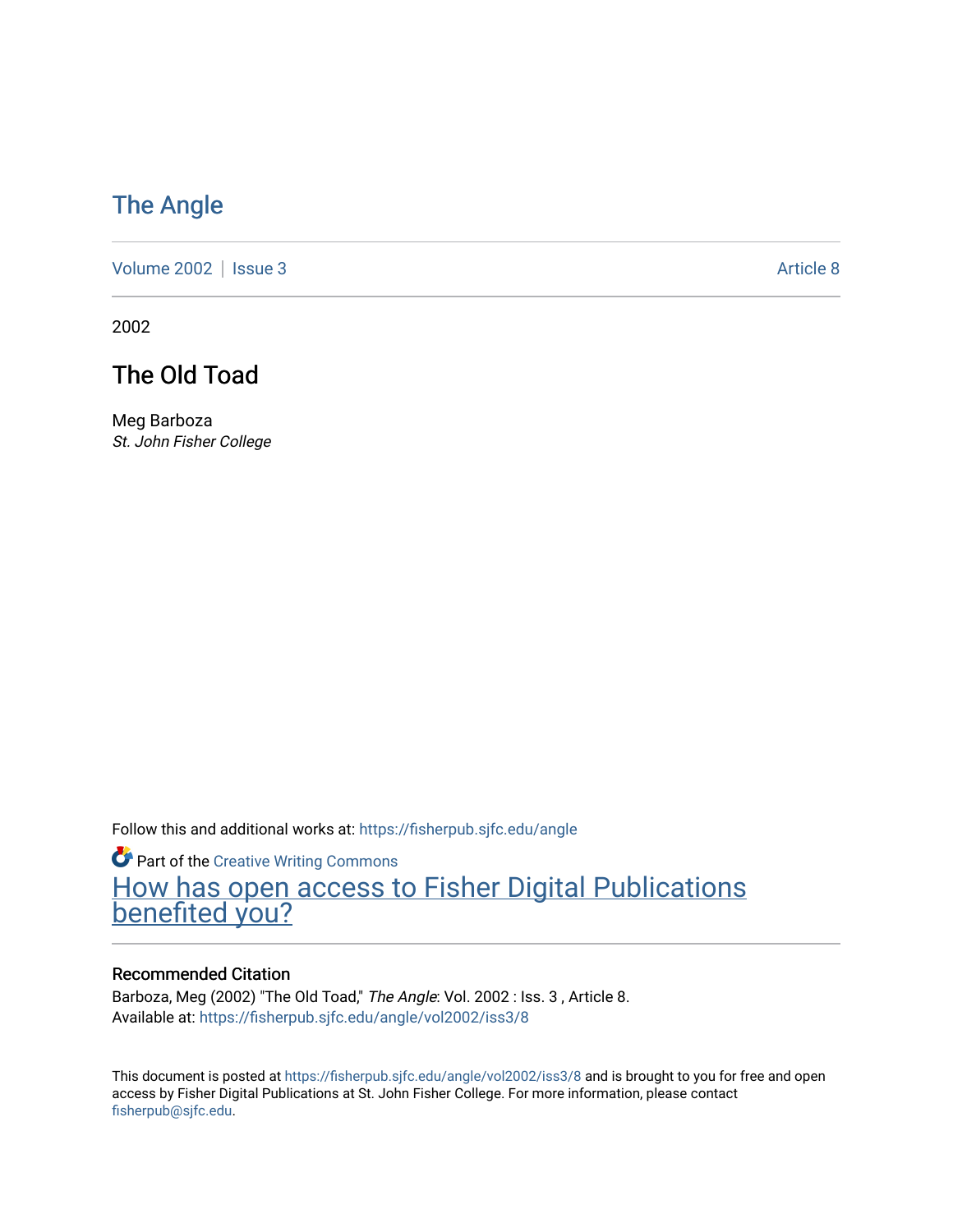### The Old Toad

#### Cover Page Footnote

Appeared in the issue: Volume 2, Issue 3, 2002.